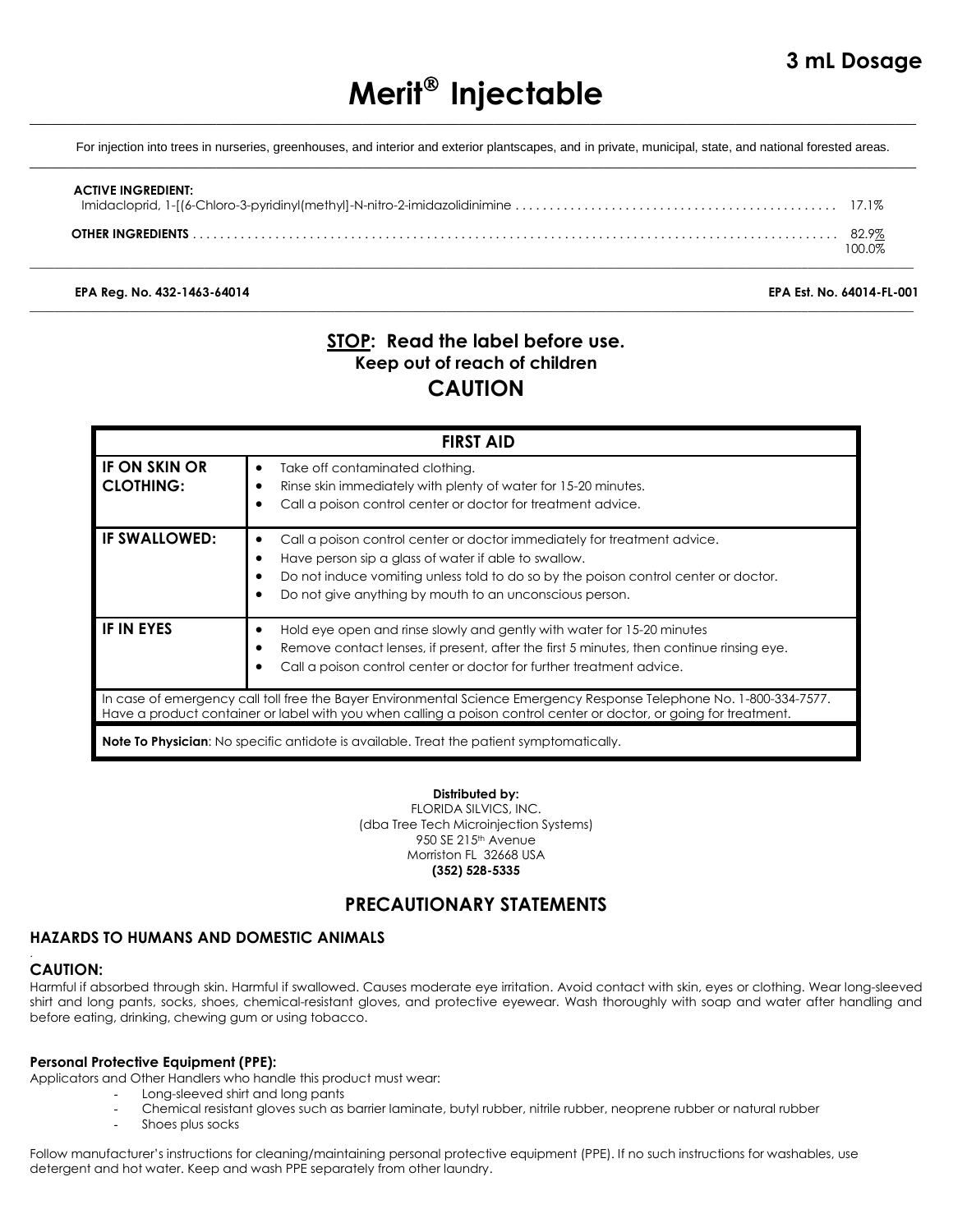#### **User should:**

### **User Safety Recommendation**

- Wash thoroughly with soap and water after handling and before eating, drinking, chewing gum, or using tobacco. Remove and wash contaminated clothing before reuse.
- Have the product container or label with you when calling a poison control center or doctor or going for treatment. You may also contact 1-800-334-7577 for emergency medical treatment information.

# **ENVIRONMENTAL HAZARDS**

This product is highly toxic to aquatic invertebrates. Do not apply directly to water, or to areas where surface water is present or to intertidal areas below the mean high water mark. Do not contaminate water when disposing of equipment wash waters.

This product is highly toxic to bees exposed to direct treatment or residues on blooming trees and shrubs.

#### **Do not formulate this product into other end-use products.**

### **DIRECTIONS FOR USE**

#### **It is a violation of Federal law to use this product in a manner inconsistent with its labeling.**

Do not apply this product in a way that will contact workers or other persons, either directly or through drift. Only protected handlers may be in the area during application. For any requirements specific to your State or Tribe, consult the agency responsible for pesticide regulation.

## **STORAGE AND DISPOSAL**

Do not contaminate water, food or feed by storage or disposal.

**Pesticide Storage**: Store in a cool, dry place and in such a manner as to prevent contamination with other pesticides, fertilizers, food, and feed. Store in original container and out of reach of children, preferably in a locked storage area. Handle and open container in a manner as to prevent spillage. If the container is leaking, invert to prevent leakage. If container is leaking or material spilled for any reason or cause, carefully dam up spilled material to prevent runoff. Refer to Precautionary Statements on label for hazards associated with the handling of this material. Do not walk through spilled material. Absorb spilled material with absorbing type compounds and dispose of as directed for pesticides below. In spill or leak incidents, keep unauthorized people away. You may contact the Bayer Environmental Science Emergency Response team for decontamination procedures or any other assistance that may be necessary. The Bayer Environmental Science Emergency Response Telephone No. is 1-800-334-7577 or contact Chemtrec at 800-424-9300.

**Pesticide Disposal**: Wastes resulting from the use of this product may be disposed of on site or at an approved waste disposal facility.

**Container Disposal**: Do not empty microinjection units. Used microinjection units should be placed in the heavy-duty plastic bag which accompanies each carton of injector units. The bag must be properly sealed, placed into the original shipping carton, and returned freight prepaid for disposal to: Tree Tech Microinjection Systems, 950 S.E. 215<sup>th</sup> Ave., Morriston, FL 32668.

#### **APPLICATION TO TREES**

Merit Injectable can be used to control a variety of insect pests of ornamental or forest trees. Pests controlled include aphids, whiteflies, soft scales, adelgids, leafhoppers, lace bugs, mealy bugs, psyllids, leaf-feeding beetles, sawflies, borers, and leaf mining flies, beetles and wasps. Merit Injectable also can be used for suppression of thrips and armored scales. Merit Injectable can be used as directed on ornamental trees in residential areas, business and office complexes, shopping complexes, multi-family residential complexes, golf courses, airports, cemeteries, parks, playgrounds, and athletic fields. Merit Injectable also can be used in commercial forestry production, nurseries, greenhouses, and in state, federal, county and local recreational forests.

The active ingredient in Merit Injectable has sufficient residual activity so that applications can be made preceding the attack of the trees by target pests. Merit Injectable also controls existing infestations of most labeled pests; control of existing infestations of borers and other difficult-to-control pests can be achieved if the level of infestation is not excessively severe at the time of application. If the level of infestation is severe, the high label rate for the targeted pest is recommended.

Systemic activity occurs only after the active ingredient is translocated upwards in the tree. In some cases, translocation can take 10 days or longer, depending on the transpiration rate of the treated plant.

The need for an application can be based on historical monitoring of the site, previous records or experiences, current season adult trapping or other methods. For best results (i.e., to ensure uptake), application should be made when the tree is actively transpiring.

**NOTE**: Not for use on trees where the fruits and/or nuts are consumed. Do not apply more than once per year per tree.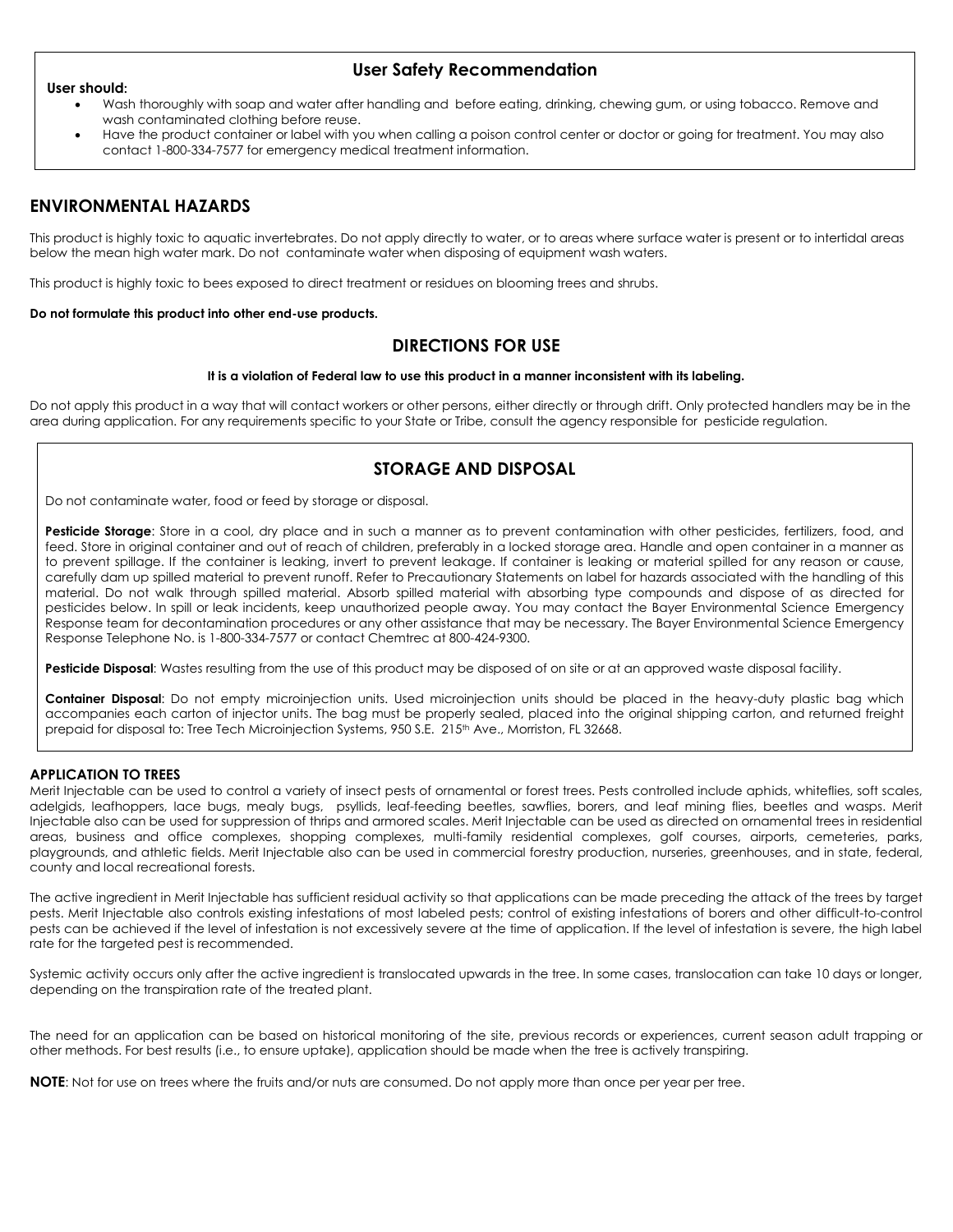## **GENERAL DIRECTIONS**

Applying Merit Injectable using the Tree Tech microinjection system:

#### **Installing Microinjection Units**:

1. Determine the number of microinjection units to be installed based upon 1) the target insect pest(s), and 2) the registered dosage rate as administered by proper spacing of microinjection units around the stem circumference. Unless otherwise noted, microinjection units should be installed in the stem and root flares every 6 inches around the trunk near the ground line, i.e., 6.0-to-8.0 inches (15-to-20 cm) from the soil surface.

2. Using a portable electric drill (600-800 rpm capacity is preferred) with a sharp, clean 11/64-in. (0.4-cm) bit, the installer should drill a hole at the correct stem circumference spacing to a depth of 1/4-to-1/2 in. (0.60-to-1.3 cm) into the wood (xylem) under the bark. A slight downwardly angle is recommended for more complete drainage of the microinjection unit.

3. After reaching the proper depth range, the drill bit should be withdrawn carefully to avoid dislodging bark fragments around the exterior opening of the hole. The rear barrel portion of the microinjection unit should be compressed partially (about ½ in. or 1/3 cm.). The microinjection unit should be inserted into the hole and the rear barrel portion compressed further without engaging the locking mechanism and barrel segments. Placing the plastic installation cap over the rear barrel end, strike the cap with a plastic hammer to seat the microinjection unit firmly in the hole. If the microinjection unit is not properly positioned in the hole, strike the cap again until correctly seated. By striking the microinjection unit, the back end of the feeder tip is forced back into the funnel-shaped section dislodging a septum that allows the Merit Injectable solution to flow from the microinjection unit into the tree.

4. When the microinjection unit is positioned correctly in the tree and the internal septum is dislodged to permit the flow of Merit Injectable, remove the cap and, if necessary, push the rear barrel portion of the unit further downwardly until it is flush with the edge of the locking mechanism. This engages the locking mechanism that pressurizes the microinjection unit and assists in the evacuation of Merit Injectable from the microinjection unit and movement into the vascular system of the tree.

5. Each hole should be drilled and a microinjection unit installed without delay. After the unit is properly seated, it should be activated. This sequence minimizes the flow of tree sap or resin into the hole prior to uptake of Merit Injectable.

When properly installed, the microinjection unit generates internal pressure resulting in the flow of Merit Injectable through the dispenser tube. The microinjection unit must never be activated unless installed correctly and securely in the tree to be treated.

Occasionally microinjection units containing Merit Injectable may require up to several hours or more to empty depending on the health of the treated tree and local weather conditions. Never assume that microinjection units have depressurized completely because they appear nearly empty or empty. The individual should then cover the microinjection unit with one hand near the point of insertion into the stem while grasping the barrel end of the microinjection unit with the other hand. The injector should be turned slightly as it is slowly withdrawn from the tree. Careful removal of microinjection units should prevent accidental spillage of Merit Injectable and subsequent exposure to the installer.

| <b>RECOMMENDED APPLICATIONS</b>                                                                                                                                                                                                                |                                                                                                                                                                                                                                                              |  |  |
|------------------------------------------------------------------------------------------------------------------------------------------------------------------------------------------------------------------------------------------------|--------------------------------------------------------------------------------------------------------------------------------------------------------------------------------------------------------------------------------------------------------------|--|--|
| Trees and shrubs (greater than 2" diameter or 6.25 inches circumference, at chest height)<br>For bee-pollinated dicotyledonous trees, applications should be made post-bloom.<br>Pest<br>Dosage                                                |                                                                                                                                                                                                                                                              |  |  |
| Adelgids<br>Aphids<br>Japanese beetle adults<br>Lace bugs<br>Leaf-feeding beetles (including elm and viburnum leaf beetles)<br>Leafhoppers<br>Leafminers<br>Mealy bugs<br><b>Psyllids</b><br>Soft scales<br>Thrips (suppression)<br>Whiteflies | One Merit Injectable microinjection unit per<br>2-4 inches of cumulative trunk diameter<br>(6.25-12.5 inches of circumference) at<br>chest height (54 inches from ground).<br>Space injection holes equidistantly around<br>the circumference of the tree    |  |  |
| Armored scales (suppression)<br>Roundheaded borers (incl. Eucalyptus longhorned borer)<br>Flatheaded borers (including bronze birch borer and alder borer)<br>Pine tip moth<br>Royal palm bug<br>Sawfly larvae                                 | One Merit Injectable microinjection unit per<br>2 inches of cumulative trunk diameter (6.25)<br>inches of circumference) at chest height<br>(54 inches from ground). Space injection<br>equidistantly<br>holes<br>around<br>the<br>circumference of the tree |  |  |

For trees greater than 12" diameter (37.5 inches circumference), or if trees are already infested, the highest label rate specified for control of targeted pests is recommended (i.e., one capsule for every 2 inches of trunk diameter, or 6.25 inches of trunk circumference). For trees larger than 24 inches diameter (75 inches circumference) always use the 2-inch diameter spacing (6.25 inches circumference) for the targeted pest.

## **RESTRICTIONS**

Do not use on fruit or nut trees intended for food uses.